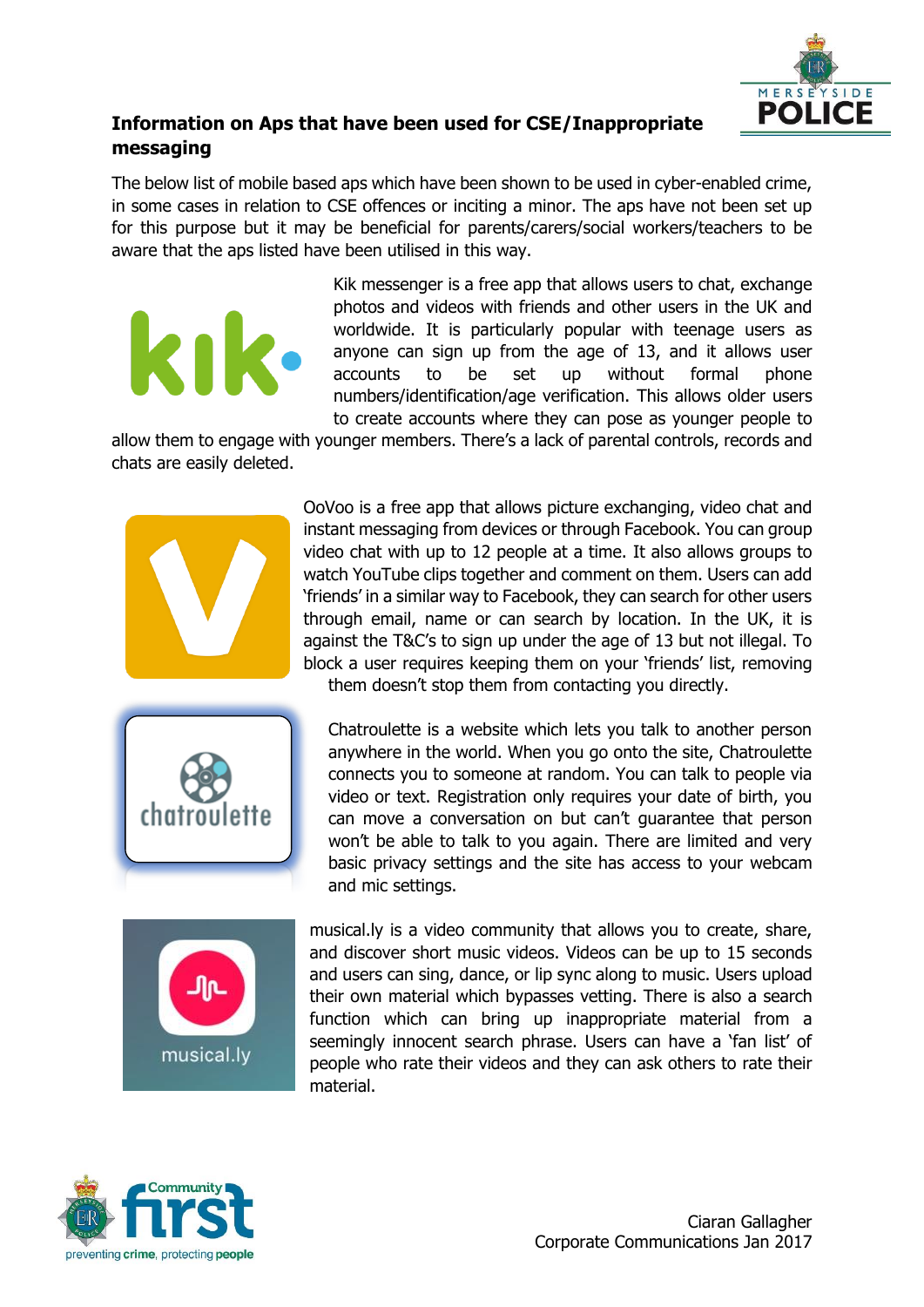

Live.ly is a live video streaming platform created by musical.ly. It is live video streaming in a social networking app and allows users to broadcast live videos to



online friends. Users log in with their musical.ly, Facebook or Twitter account. Live.ly gives users free reign on what they want to share with fans and allows users to communicate in real time, picking from a variety of categories, including makeup, life, sing, dance, etc., to tag in their live videos. Privacy settings are there but have to be proactively sought out and are easy to switch off. There is also a location feature, indicating to other users where you are streaming from.

Whisper is a social 'confessional app' that allows users to post whatever is on their minds along with an image. A way to anonymously share feelings with pictures and words, and if so desired, connect with individuals through a messaging option. The app's appeal is based on anonymity, however user's locations are revealed. There is no filter on subjects that can be discussed and the messages that can be sent between users.



Yik Yak is a social media app that allows users to interact anonymously with other users who are nearby (<10 mile radius). The app's users can be found using the location settings on their phone. The app allows users to contribute comments on any subject, with voting in favour or against allowed. The app comes with a warning for under 18's but can still be accessed by younger people without difficulty.



Meet Me is a free app that connects users to other people based on location. Users are connected with strangers who are located nearby and may share similar interests. Once chatting you have the opportunity to discuss any topics, exchange messages, pictures or videos, or arrange to meet up. Sign up just requires name, email address, gender and date of birth and users are allowed to sign up from the age of 13. This can be bypassed by using a quick signup through Facebook.





MyLOL is a teen dating app that allows users to make friends nearby or anywhere around the world. The app recommends content is viewed by people aged 16+ but becoming a user is open to anyone between the ages of 13-25. MyLOL uses a similar format to Facebook with private messaging systems, news feed and a wall to post pictures/updates and comments. All profiles on the app are public so can be searched by any user, users are also sent lists of other users to connect with.

Rando 4Me is an app that allows you to easily exchange photos with strangers all over the world, you simply take a photo, send it and one will be sent back to you. Rando 4Me bills itself as 'Anti-Social Media' because it doesn't require conversation or linking in with people to send/receive images. As there is no way of knowing where your photo is coming from or going to it is difficult to apply restrictions on content.